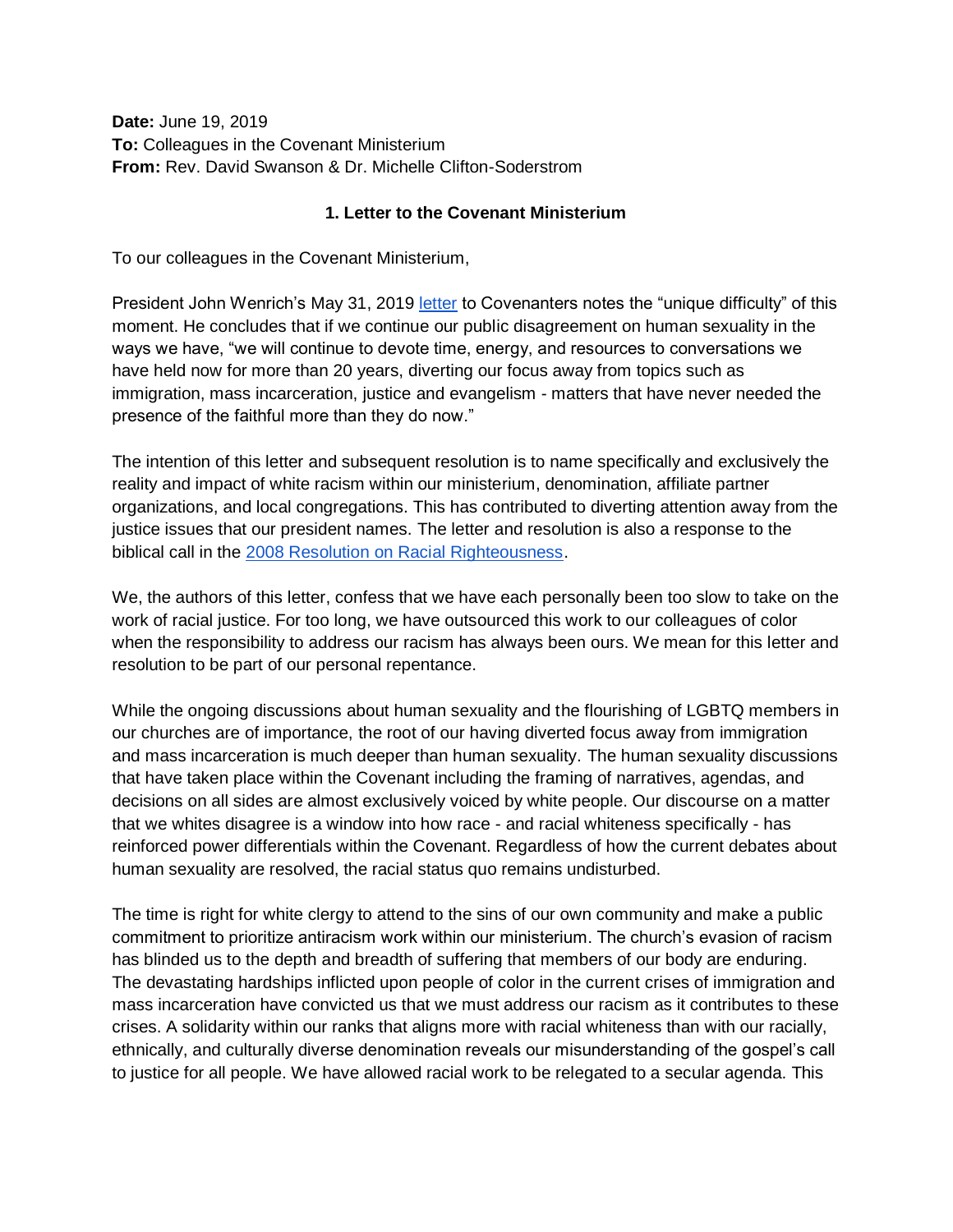reduces racism to a cursory issue to the gospel, rather than a perpetual sin to be overcome through Christian discipleship.

Therefore, this resolution is an invitation for the whole ministerium to voice support for the antiracist work ahead of our ministerium and church. It is also an invitation for white clergy in particular to take responsibility for the ways we have consented to racial reconciliation in word but have not demonstrated reconciliation in our actions and especially in the ways we engage conflict. Rather, we white clergy have perpetuated deeply held cultural assumptions about our own superiority and the priority of our agendas.

## **2. Resolution on Antiracism**

Be it resolved that the members of the Covenant Ministerium support the following:

- 1. Invite white members of the Covenant Ministerium to sign the public Relational Covenant below affirming one's personal commitment to anti-racism and increased cultural competency. The covenant includes recognizing, naming, and engaging the laments and committing to specific and measurable steps to resist racist and divisive behaviors.
- 2. Members of the Covenant Ministerium call on the Executive Board of the Ministerium and the executive boards of the conference ministerial associations to promote the Relational Covenant and encourage white credentialed ministers to prayerfully consider signing it.
- 3. The Covenant Ministerium requests that denominational and conference boards receive implicit bias training and that the conference superintendents collaborate with Love Mercy Do Justice to make available antiracism and cultural competency training for white clergy.
- 4. Guidelines be formulated by a working group who will 1) identify structures to ensure an equity of voice and agenda across race, ethnicity, and culture in conference ministerial associations and the ECC ministerium and 2) provide suggestions about how boards and associations can be more hospitable to all the cultural expressions of Covenant clergy and implementing changes to eliminate white cultural dominance. The working group will be comprised of a representative from each of the ethnic associations, a representative from the Executive Board of the Ministerium, the Director of Racial Righteousness, the authors of this proposal as affirmed by the ethnic associations to collaborate in this work, and other credentialed ministers as identified by the working group.
- 5. The Covenant Minsterium submits for action to the Board of Ordered Ministry that they identify a process in consultation with the ethnic associations, the Director of Racial Righteousness, and the Executive Minister of Develop Leaders in which conflicts related to this antiracism work can be resolved if necessary. A person with less authority may need structural assistance in bringing up an experience of racism related to a person with more organizational power.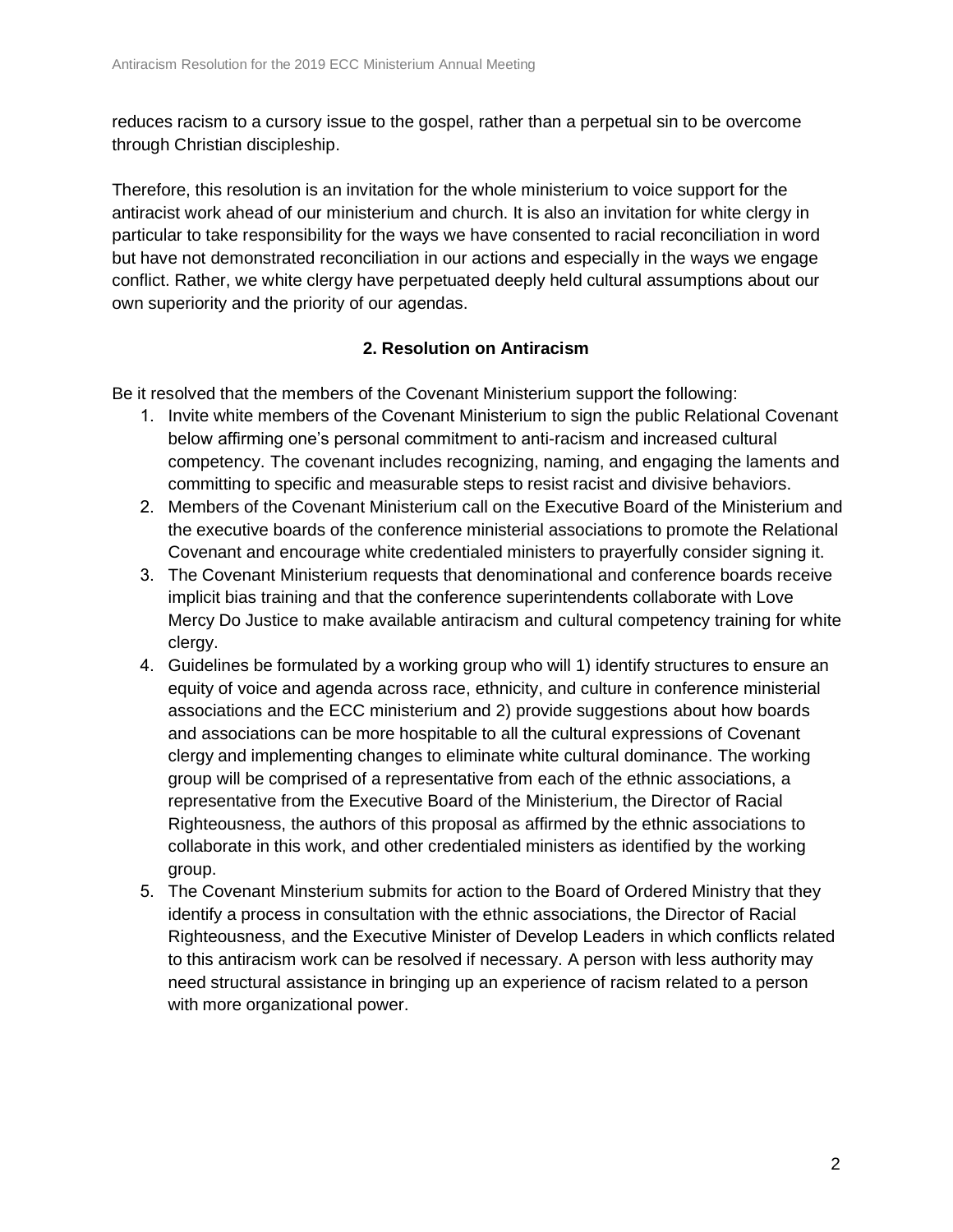## **3. Conclusion**

We offer these laments and commitments to the Covenant Ministerium humbly and with great conviction. We have been convicted by the Holy Spirit to offer these specific steps as one way toward a more just and reconciled ministerium. We thank our colleagues of color for their honest feedback and critique. This proposal has been significantly shaped by their wise suggestions. We invite any credentialed clergy with questions about the letter, the resolution, or Relational Covenant to contact us directly.

Submitted respectfully,

Dr. Michelle Clifton-Soderstom, North Park Theological Seminary (mcliftonsoderstrom@northpark.edu) Rev. David Swanson, New Community Covenant Church (Bronzeville) (david@newcommunitycovenant.com)

## **4. Relational Covenant**

We, white members of the Evangelical Covenant Church Ministerium, affirm the biblical call outlined in the [2008 Resolution on Racial Righteousness.](https://covchurch.org/resolutions/2008-racial-righteousness/) A decade later, the structural and relational expressions of racism, racial bias, and white cultural dominance persist within our fellowship. We lament the ways we have maintained our cultural power while silencing colleagues of color. Our behavior has divisive impact on the body of Christ as a whole and colleagues of color specifically and has taken various forms such as:

- Centering our public discourse on white experience
- Diverting attention and resources away from racism and topics connected with racism, such as immigration, incarceration, and reconciliation
- Utilizing leaders of color selectively, for our own ends
- Not being aware of how both systemic and relational power imbalances specifically impact and threaten women of color from multiple sides
- Failing to help carry the particular work that women of color face in educational spaces, ministry contexts, the credentialing process, and positions of leadership
- Failing to have skin in the game on the particular sins of racism and cultural supremacy that we as white clergy struggle with
- Assuming we are prepared to deal with immigration, mass incarceration, racial reconciliation, and other expressions of injustice before dealing with our institutional racism
- Taking up emotional space by centering our own pain
- Asserting that our spaces for public discourse are safe for people of color and other marginalized groups without actually hearing from *them* that they are safe
- Responding to public feedback on white cultural dominance with defensiveness, argumentativeness, silence, or opting out
- Complaining when invited to respond to problems that have not been our priorities